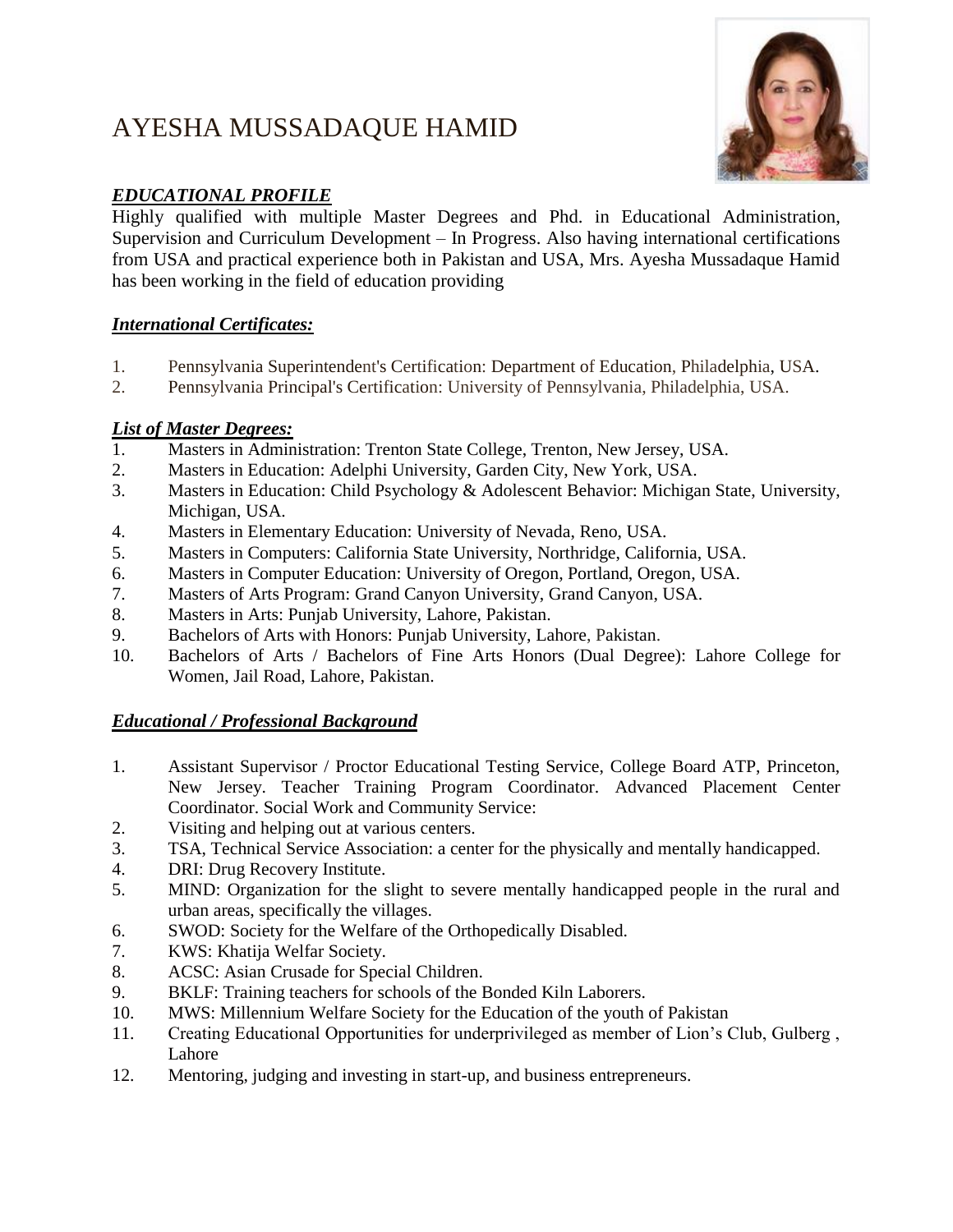#### *PERSONAL ENTERPRISES & BUSINESSES*

#### *Some of her professional expertise in corporate sector includes:*

- 1. Director / Owner of Hiraj Cotton Ginning Pvt. Ltd. Khanewal, Multan.
- 2. Director / Owner of Hiraj Oil Mill Pvt. Ltd. Khanewal, Multan.
- 3. Director / *O*wner of Roses & Roses Pvt. Boutique. Gulberg, Lahore.
- 4. Member Board (CPLC) Citizen's Police Laison Committee (Shahbaz Sharif)

#### *Presently, she is:*

- 1. Chairperson / Owner of the American School of International Academics, Lahore.
- 2. Chairperson / Superintendent of the American School of International Academics, Multan. (now renamed Multan American School)
- 3. Chairperson of the American College of International Academics, Lahore.
- 4. Chairperson George Washington American School of International Academics, Tbilisi, Georgia, USA.
- 5. President of the Asian Crusade for Special Children, an NGO established for the education, vocational training and rehabilitation of special children (ACSC).
- 6. Chairperson of Khadija Welfare Society (KWS) an NGO for the welfare of the people of Lahore, especially from under privileged sectors of the society.
- 7. Chairperson of the Management and Research Instiute for International Education (MARIIE) for planning & building international schools, strategic planning and implementation, management & supervision, school improvement, accreditation, professional development, curriculum & resources and monitoring for maintainence of international standards.
- 8. Chairperson & member of USA Accrediting Commissions CITA, NCA, MSA, SACS and Advanc-ED.
- 9. Member of the working committee of Baba Guru Nanak University, Nankana Sahib, Pakistan.
- 10. Member of the working committee of the Gandhara University, Taxila, Rawalpindi, Pakistan.
- 11. President of the Millennium Welfare Society, Lahore, Pakistan.
- 12. Founder member and former Honorary General Secretary of the American Business Forum.
- 13. President & member board of governors: Organization of Pakistani Entrepreneurs of North America (OPEN).
- 14. Member of OSAC Security, USA.
- 15. Member of the First Citizen's Police Laison Committee, CPLC, Punjab.
- 16. Member of the SAARC Committee for Trade and Investment in the region, USAID Committee, membership committee, media and public communications committee (former) – American Business Forum.
- 17. Executive member & secretary general of the all Pakistan Business Forum.
- 18. Member board of Evacuee Trust Property Board.
- 19. Chairperson US Pakistan Women's Council Harassment Committee.
- 20. Member board of Governors / Director ARK Enterprises Georgia.
- 21. Member board of Steering Committee: Training and Talent Development Lahore